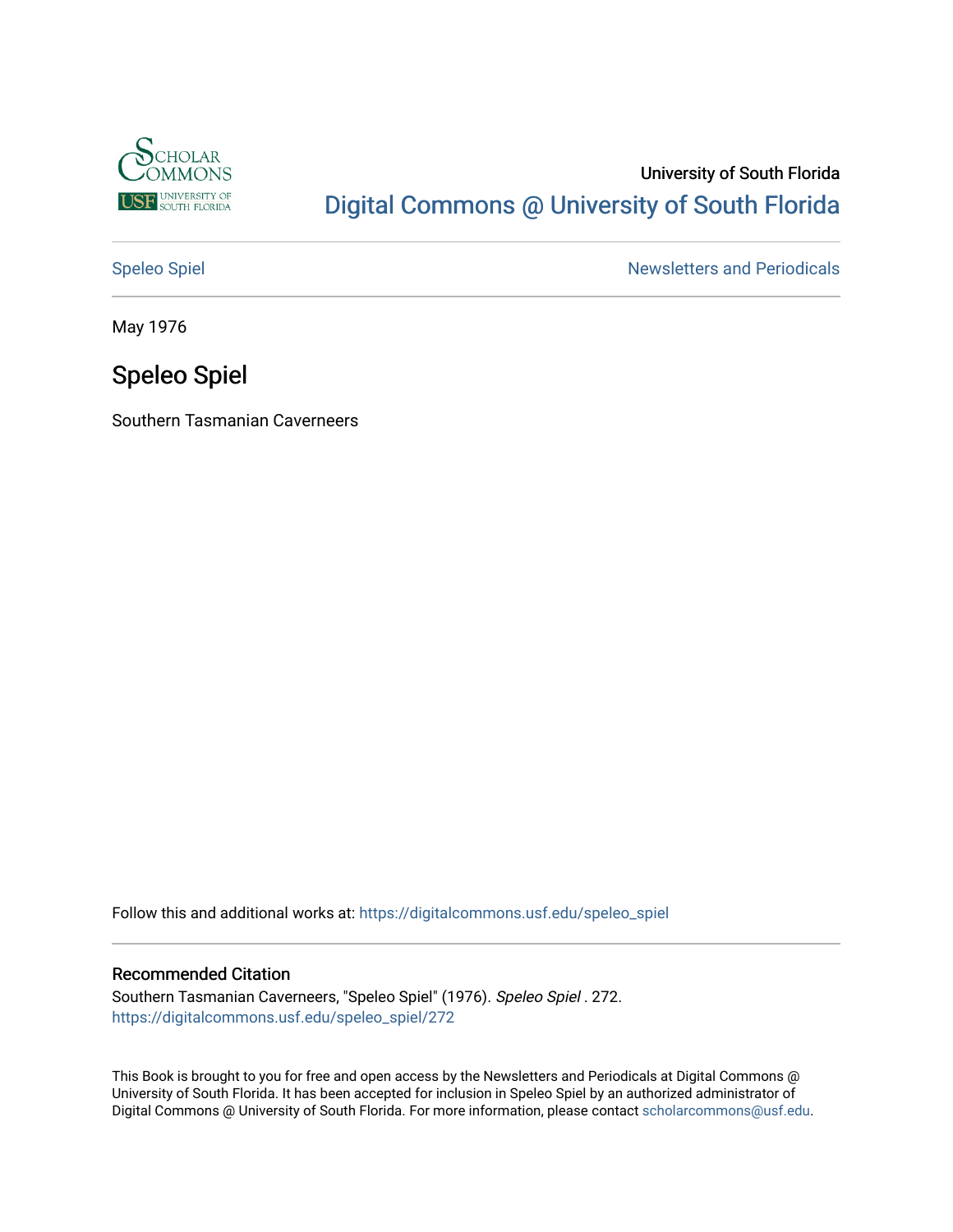# SPELEO SPIEL

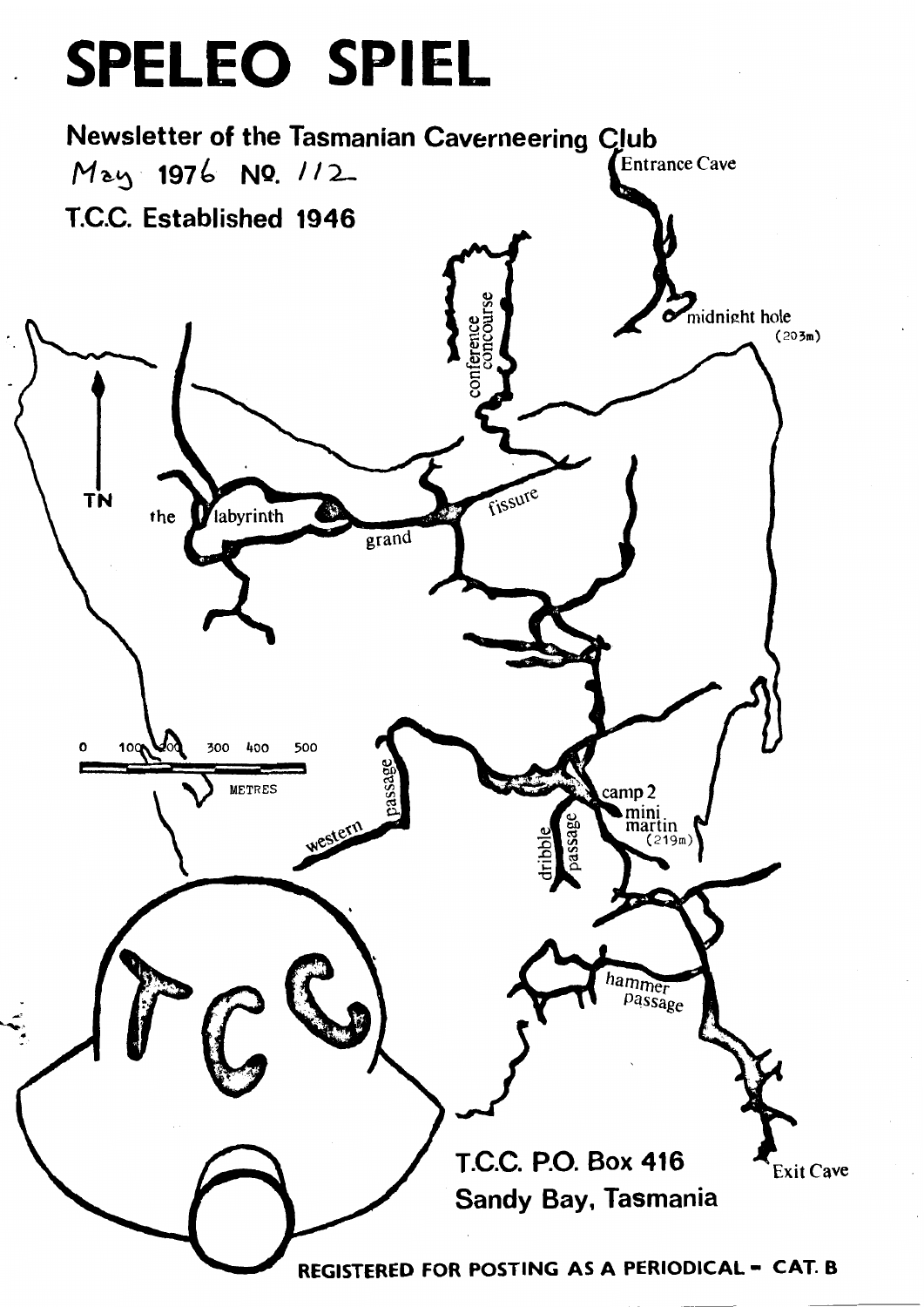Speleo Spiel. (No. 112)

| ANNUAL SUBSCRIPTION \$4.00                                             | Single copy 40 cents. |
|------------------------------------------------------------------------|-----------------------|
|                                                                        |                       |
| President: Andrew Skinner, 1 Randall Street, Sandy Bay. 7005           |                       |
| Secretary: Tony Culberg, 16 Nelumie Street, Lindisfarne. 7015          |                       |
|                                                                        |                       |
| President Maydena Branch: Max Jeffries, 66 South Avenue, Maydena. 7457 |                       |
|                                                                        |                       |
| Editor Speleo Spiel: Laurie Moody, 13 Mason Street, Claremont. 7011    |                       |
| "Speleo Spy" Phone: 49 3316                                            |                       |
|                                                                        |                       |

#### FORWARD PROGRAME.

| May $8$<br>May 15<br>May 16  | - Florentine Valley:- Leader: Laurie Moody.<br>- Florentine Valley:- Leader: Laurie Moody.<br>- Ida Bay:- Entrance Cave - Leader: Anthony Culberg. |  |
|------------------------------|----------------------------------------------------------------------------------------------------------------------------------------------------|--|
| May $23-27$<br>$May 29 - 30$ | - Maria Island Trip:- Moody & Skinner.<br>- Mole Creek:- Leader: Tony Culberg.<br>- General Meeting:- Laurie Mondy's, 13 Mason Street, Claremont.  |  |
| $J$ umc $2$<br>June $5$      | - Junee-Florentine:- Leader: Laurie Moody.                                                                                                         |  |

#### Editorial.

Apologies again are due for yet another late issue. However, I have been extremely busy and due to one thing or another, have not been able to settle down and start typing, It's becn quitc a month for speleology. Since the beginning of May, a good amount of work has been done in the Florentine. Four new caves have been discovered, one of which has been surveyed to a length of nearly 400m. Another important piece of information was also released this month - it concerns Bcginncrs Luck Cave, also in the Florcntinc. Carbon dating has conrirmcd that this particular cave is an important archaeological site in as much as it was an aboriginal shelter cave some 12,000 years ago. This makes it the oldest aboriginal site on the Tasmanian Mainland. Albert Goede has provided us with an article dealing with this information and it can be read on page  $2$ .

## Full Mem Full Member

Jean Thomas was voted in as a full member at the Hay general meeting and on behalf of  $TC_{\bullet}$  I would like to say welcome to the mob! Jean has already proved how keen she is by travelling from Burnie to take part in a recent trip to the Florentine. Her address is :- 2/582 Bass Highway, Heybridge. 7321

#### Mootings

The May general mecting was rather poorly attended and it is hoped that this does not occur in future. Thanks are extended to Hank and Mrs. Moording for an enjoyable evening and the supper.

#### Film Evening

Two films dealing with Iceland, with an introduction by Bob Holderness-Roddam. who has travelled extensively throughout the country, will be shown at the Domain House on Thursday, 10 June at 8.00PM. Admission is 31.00. The films are highly recommended and members are advised to see them.

Subscriptions  $-$  quite a number are still outstanding. If you are one of these people, please contact the secretary and get him off my back!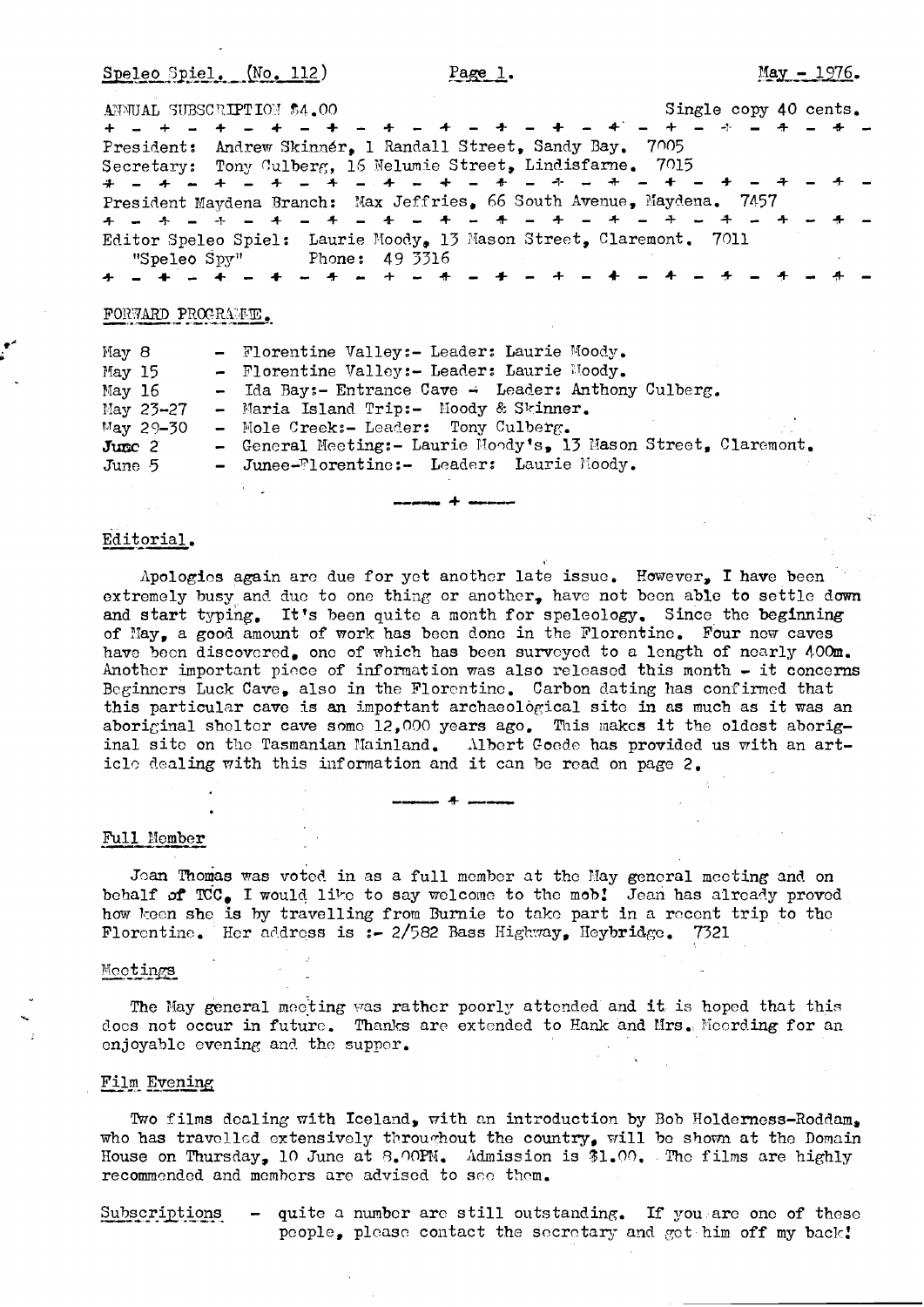#### $Parec$  2.

#### OLDEST MOWN ABORICINAL SITE ON THE TASMANIAN MAINLAND.

Beginners Luck Cave (JF 79-83) in the Florentine Valley has recently become the oldest known archaeological site on the Tasmanian mainland when charcoal from a deposit containing archaeological material was recently dated at 12,600 years before the present. It shows that Tasmanian aborigines were present in inland Tasmania at least scasonally during the last Ice ige which came to an end about 10,000 years. ago. Dating of bones of an extinct species of browsing kangaroo (Sthenurus) from another deposit in the same cave gave an age of 14,450 years ago. It may be that this animal was hunted to extinction by aboriginal Man. A paper on the site was presented at the Hobart ANZAAS Conference this month by Peter Hurray and myself.

Albert Coede.

### TASMANIA'S LONGEST CAVES (May, 1976)

The caves are listed in order of surveyed longth in metres. There the estimated total length of a cave system appears to be significantly greater, it is shown in brackets behind the surveyed length. All caves with an estimated total longth of 400 metres or more, are included regardless of the length of passage actually sur-فالمعتقب فيالين veyed.

In contrast to the deepest caves, the longest caves of Tasmania have been very poorly documented and estimates have frequently been sheer guesswork. Despite considerable efforts by Ross Ellis, his latest published list (Ellis, 1975) is based on very poor information because nothing better was available. This has spurred me on during the last year to attempt to obtain more accurate information on our longest caves.

I am grateful for information and assistance from Andrew Skinner of TCC, Leigh Gleeson and Steve Harris from SCS and also Bill Tomalin (formerly of NC) who supplied information on Kubla Khan and Pyramid Caves. Nole Creek.

.<br>Bura

The list is as follows:-

| (1)  | Exit Cave, Ida Bay                          | $\mathcal{F}.13,000$ | (16,000)          |
|------|---------------------------------------------|----------------------|-------------------|
| (2)  | Herberts Pot, Hole Creek                    | 5,322                | (5,730)           |
| (3)  | Kubla Khan, Mole Creek                      | 2,507                |                   |
| (4)  | Krazad-dûm, Junee                           | 1,774                |                   |
| (5)  | Croesus Cave, Mole Creek                    | 1,758                | (2,050)           |
| (6)  | Judds Cavern, Cracroft                      | 1,721                | (2,000)           |
| (7)  | Wet Cave-Georgies Hall, Mole Creek          | 1,554                |                   |
| (8)  | Pyramid Cave System, Mole Creek             | 1,455                | (2,000)           |
| (৭)  | Velcome Stranger, Florentine Valley         | 1,291                |                   |
| (10) | Newdegate Cave, Hastings                    | 1,207                | (1,600)           |
| (11) | Lynds Cave, Mole Creek                      | 1,081                |                   |
| (12) | Wolf Hole, Hastings                         | 1,056                | (2,000)           |
| (13) | Honeycomb Cave, Mole Creek                  | 1,024                |                   |
| (14) | Damper Cave, Precipitous Bluff              | 990                  |                   |
| (15) | Quetzalcoatl Conduit, Precipitous Bluff     | 950                  |                   |
| (16) | Narakoopa Cave, Mole Creek                  | ?910                 |                   |
| (17) | Mystery Creek Cave (Entrance Cave), Ida Bay | 902                  | 1,200)            |
| (18) | Mostyn Hardy Cave, Loongana                 | 695                  | 800)              |
| (19) | Gormenghast, Florentine Valley              | 582                  |                   |
| (20) | Mersey Hill Cave, Mole Creek                | 540                  | (1,000)           |
| (21) | Frankcombe Cave, Florentine Valley          | 520                  | 980)              |
| (22) | Un-named Cave, Heka, Gunns Plains           | 500                  |                   |
| (23) | Kellys Pot, Mole Creck                      | 457                  | 610).             |
| (24) | Loons Cave, Ida Bay                         | 411                  | 1,000             |
| (25) | Niagara Pot, Junec                          | 410                  |                   |
| (26) | King George V Cave, Hastings                | 381                  | 590) <sup>.</sup> |
|      | Cont. On Page 3.                            |                      |                   |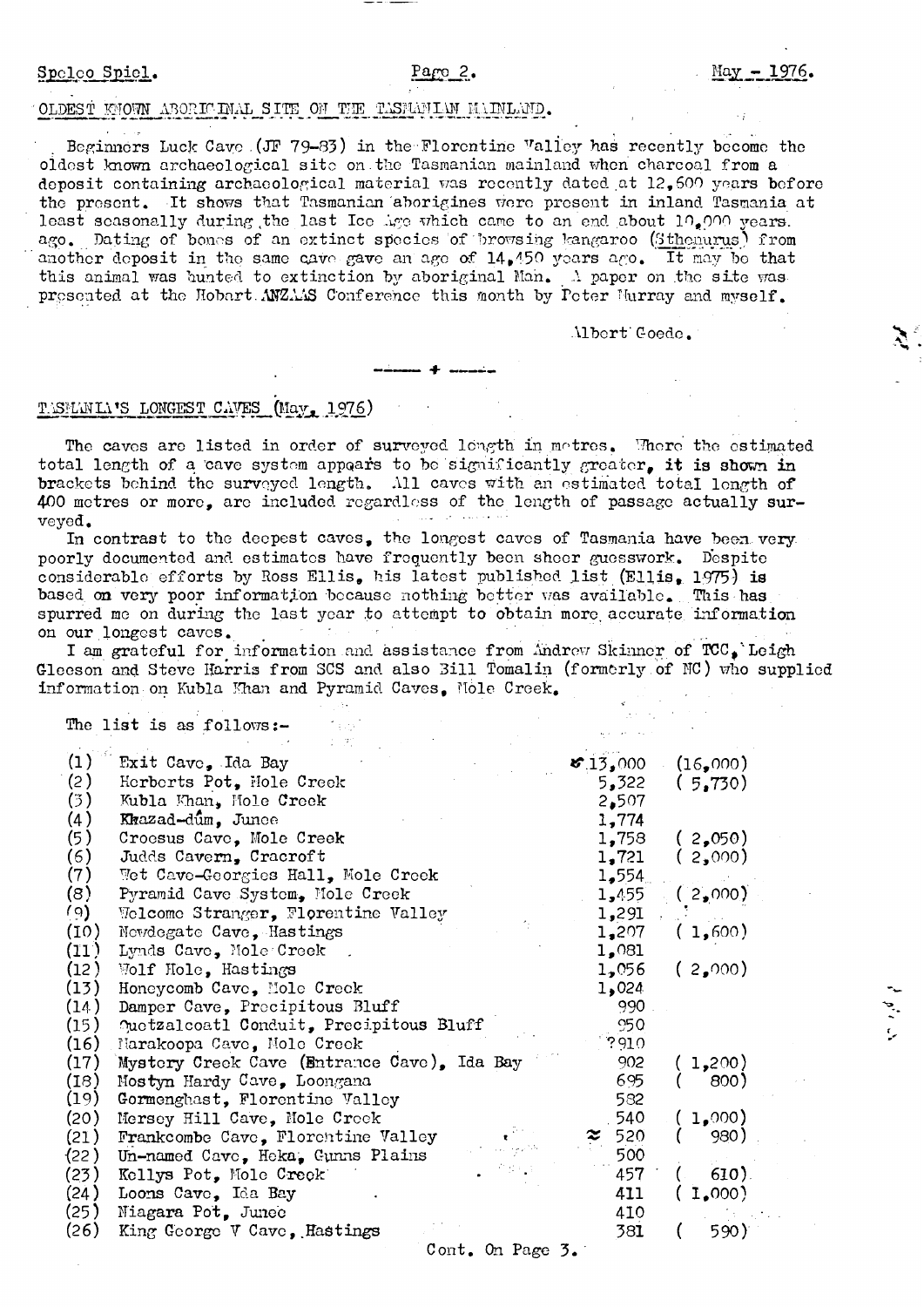#### Speleo Spicl.

#### Page 3.

TASELALL'S LONGEST CAVES Cont;

| (27).<br>JF 88-89, Florentine Valley     | 377 |         |
|------------------------------------------|-----|---------|
| Cunns Plains Cave, Gunns Plains<br>(28). | 291 | - ?500) |
| (29) Growling Swallet, Florentine Valley | 207 | .600 E  |
| (30)<br>Tailender Cave, Mole Creek       | 200 | (1,000) |

It can be seen from the list that there is considerable scope for surveying. as many of our long caves have only been partially surveyed.

The most exciting prospect is Herberts Pot which appears to be Australia's fifth longest cave on surveyed length. Some surveying remains to be done and there are good prospects of extending the cave even further.

Exit Cave was the longest cave in the Southern Hemisphere until recently. It has now been surpassed by Sclminum Tem in Papua New Guinea. which has over 20 kms of surveyed passage.

On a world scale, Exit Cave does not rank all that high. A recent list of the twenty-five longest caves in the world (Blanchard, 1976) shows that for a cave to be included in this list it must have a surveyed passage length of 24 kms. The world's longest is Flint-Mammoth (U.S.A.) with 286 kms, followed by Hollock (Switzerland) with 123 kms while third place goes to Optimistitscheskaja (U.S.S.R.)with 109.1 kms of passage.

Our caves are not likely to reach such exalted longths but at least we can document what we have got. There's a long way to go!

Albert Goede.

#### References:

Blanchard, H.W. 1976: The Twenty-Five Longest. NSS News 34 (2). 29-30 Ellis, R. 1975.

TRIP LEPORTS

GENGHIS KHAN, NOLE CREEK - 10-11/4/76.

Party: Therese Goede (A/L), Peter Watts & Bill Nicholson (TCC).

A trip for shutter buggers only. Six and a half hours were spent underground. many photographs were taken & a Polaroid Colourpak 80 Camera was used underground to see if reasonable photographs could be produced with same. There are some problems but once the technique was acquired some good pictures were taken. No further damage was noted since the previous trip with Ross Bridges.

Therese Goede.

#### GENGHIS KHAN, MOLE CREEK - 25-26/4/76.

Party: Therese Goede  $(\Lambda/L)$ , Graham Rowling & Steven Nieuwendyk from S.S.S.

A quick trip for the benefit of two Sydney cavers, one of whom had partaken in the assault on Khazad-dun, Cauldron Pot, Tassy Pot & Dwarrowdelf over the Easter vacation. Five hours were spent below. Fresh and extensive damage was noted which dampened the pleasure of the trip. Elaboration would serve no purpose, but those who have previously admired the cave would be sickened by what has occurred. Enough said.

Therese Goede.

JUNEE-FLORENTINE - 10/4/76.

Party: Tony Culberg (L), Max & Tim Jeffries, John Miller, Phillip Voss, Steven Annan, John Parker, Pat Fullerton. (TCC/TCCMB)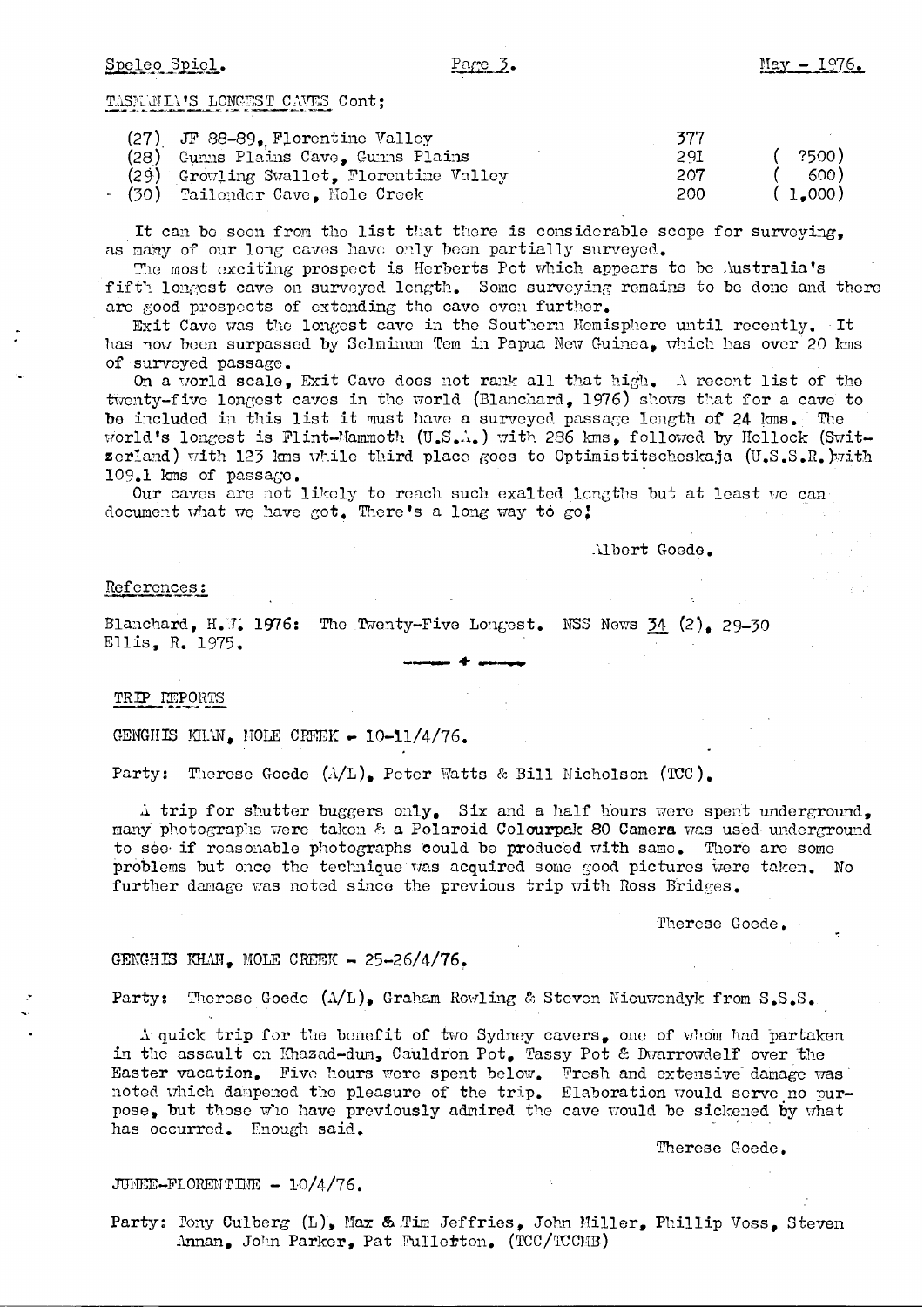#### TRIP REPORTS Cont:

The party assembled at the A.M.H. gate at 10.00am and made it's way to Nine Road where  $J_{\text{O}}$  m [Hiller led the way to a hole that he had discovered. It went - 6 netres vertically. We then went to another hole further round the base of Mt. Field West. it was even snaller. Tim & Phillip explored another nearby hole, which started well. I took a ladder down and rigged a short pitch. The cave slopes steeply, about 50 degrees for 50 metres, with some formation. The tube is about .85m diameter, with very sharp rock on the sides. The pitch was 6 metres and ended in a choke. There were numerous bones in this part, probably of animals that fell in recently. About 1-5 notres down, a horizontal passage led off to two chanbers with nud floors. I suspect that there is a similar cave sloping in from the other side giving a Y crosssection.

The rest of the day was spent looking at a hole that Laurie and Nax had explored the previous week. (JF 88-89).

Tony Culberg.

#### FLORENTINE  $- 8/5/76$ .

Party: Laurie Noody (L), Andrew & Ros Skinner plus Ailsa, Max & Tin Jeffries.

After the usual slow-type start, we arrived at Naydena, collected Nax & Tim and headed off into the Florentine: The purpose of this particular trip was to survey the latest of our finds in the lower Cashion Creek area. The cave was duly reached and numbered JF 88-89. The length of passage surveyed exceeded our expectations approx. 377 netres. This nakes JF 88-89 the fourth longest cave in the Florentine Valley. Mfter lunch, we did some scrub-bashing along the burnt-out ridge north of JF 88-89 and located a large shelter cave and another cave with a rather tight. entrance which was blocked with rocks. After some digging by Tim (who said TCC doesn't do any digging?), access was gained and inspectation proved that it was well worth a number. There is some good formation, flowstone and rimpools. Mfter exploration of this cave had been completed, we drove to an area on the opposite side of the road to Beginners Luck and inspected a cave which had been noted on a previous trip. This proved to be another worthy of a number and also sports a bit of formation. As it was now approaching nightfall, we decided to call it a day and return to Hobart.

FLORENTINE VALLEY  $-15/5/76$ .

Party: Laurie Moody (L), Louise & Richard Moody, Jean Thomas, Tony Culberg, Pat Fullerton, Indrew & Ros Skinner plus iilsa. (TCC). Max Jeffries and Phillip  $V$ oss  $(MB/TCC)$ .

The party arrived in dribs and drabs at Maydena and most everyone net at the shop, which I noted has now changed hands. The new owners appear to like cavers and this is a good sign. We also ran into Albert Goede and Peter Hurray who were taking a party of archaeologists out to Beginners Luck for a look. I had also mentioned to Albert about the discovery of a shelter cave in the area of JF 88-89 and agreed to show then where it was. After this had been accomplished, we left the archaelogical party and proceeded to another hole which was close to JF 88-89 and thought to connect with same. Two 9n ladders were needed and Phillip and I descended. The bottom of the pitch was found to contain a collection of bones and two skulls. At this point the cave was found to have a higher level and by chinneying, we were able to nake our way to where a further pitch of 5-60 netres was encountered. After an assurance by Phillip that we could get out again, this pitch was chinneyed and we then found ourselves in a large chanber. Two daylight holes were noted in the roof and there were two leads. We chose the botton one for a start and after some crawling, it was found to choke off. We retraced our route back to the nain chanber which contained some extremely good flowstone and again chinneyed up the other lead and nade our way through some well-decorated passage which eventually terminated with no way on. Again we made our way back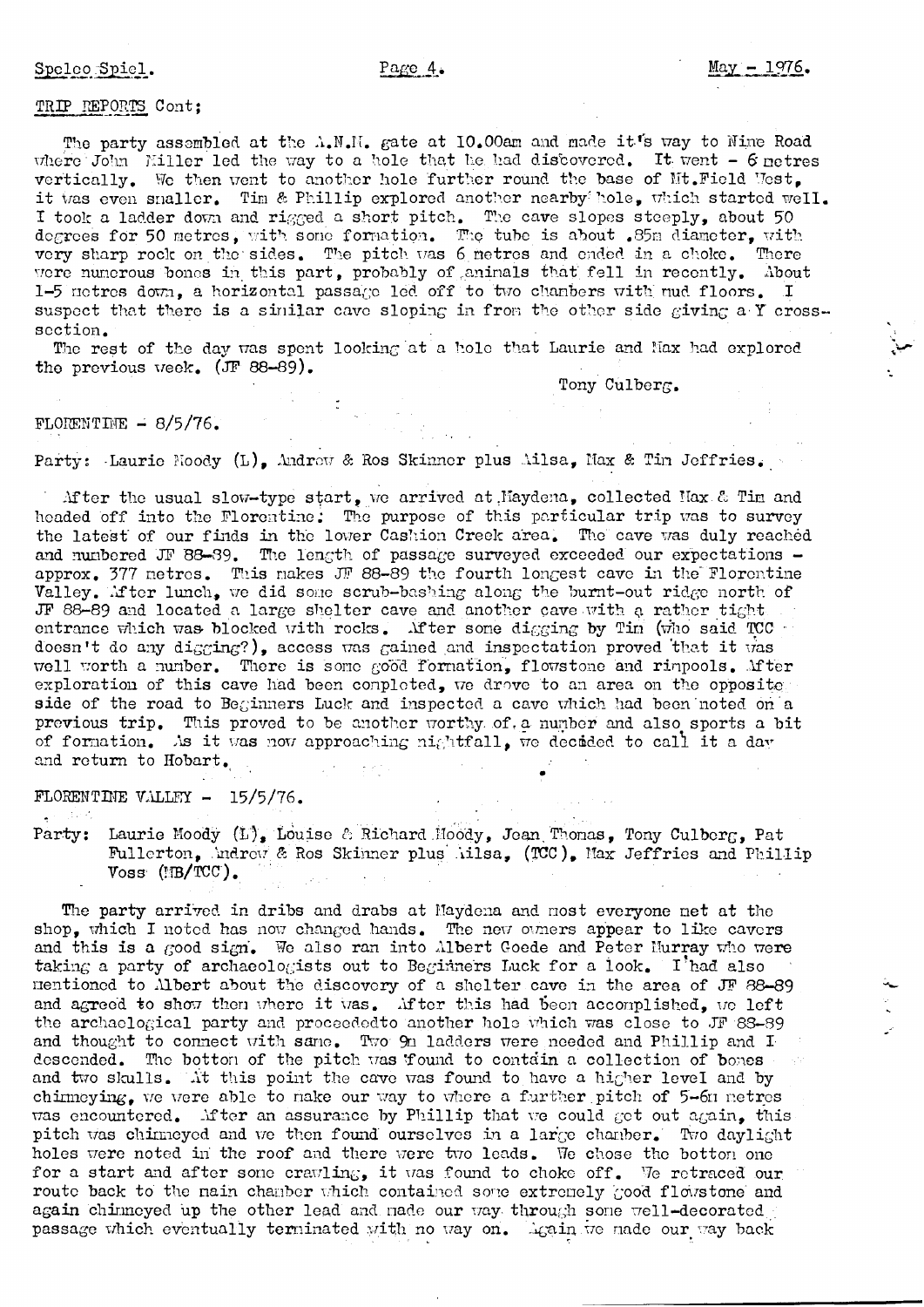Spelco Spiel.

#### Page  $5.$

#### TRIP REPORTS Cont;

to the main chamber and Phillip (don't ask me how?) managed to pull off a yery tricky piece of chimneying to energe on yet another level. Despite his assuring statements of how easy it was, yours truly could not be coaxed into giving it a go! Even his connents regarding how the Maydena Branch needed nore training did not entice me to follow suit! From his perch, Phillip then described what was there - nore passage and a daylight hole which he could see out of. It was then docided to energe and see if we could gain entrance via the surface. I stood below and praved that his return trip was without mishap - it was! Mfter maining the surface, the daylight hole in question was located and excavating began. I might also add that work is still in progress. Work was abandoned in favour of lunch and I proceeded to JF 88-89 where Max had taken my youngsters on a tour. I entered the cave to find then energing but as Jean had not seen the cave, we proceeded in again minus Max. Thanks to his efforts, the pitch can now be bypassed via the "squeeze". We finally energed and it was then that I discovered that my watch had stopped. Due to this, a prior aranged meeting with Miert to show then another bone deposit, was foiled. A trip to this same area on June 5 will be principally to mumber other recent discoveries.

Laurie Moody.

#### JUNEE - date unknown (sometime in April)

Party: Tony Culberg (L), Pat Fullerton, Jean Thomas (P) (TCC), Heather Synes and Stephen Gilbert (GBHS), Adrian Davey, Rudi Frank, Reece Wellington, Marg (VSA) Nax and Tim Jeffries (IBTCC) (Sat. only)

Laurie Moody was running this trip but his car went on strike. As Jean Thomas was keen to go caving. I took over the trip. We not at Max's at about 10.30an and proceeded to the ANN gate, collected Adrian and Co. and went to K.D. with a large (partly unfit) party. We only went as far as the 90' pitch, an exercise which took quite a deal of time. We also looked at the Serpentine. The Victorians were suitably impressed.

As the weather was lousy we retroated to the Homestead and a warm fire. On Sunday, we tried to find Beginners Luck-Wonguano and drove past it. It is anazing the difference a bushfire and a bulldozer can nake! I have now a better idea of how the area is put together! '

The Victorian contingent went nad at the sight of all that linestone and the fact that nost of it is unexplored. About an hour after arriving, we assemblod the party and had a look at the system. Merian and Rudi collected bugs, while the rest of us toured the cave.

As the VSA nob had to catch a plane and Jean had to drive to Burnle, we wound up at this point. No now work was done but the VSA nembers have a better idea of the Junee-Florentine area.

Tony Culberg.

#### TCC MEMBER ON VORLD TOUR

Ruth Stephenson has advised us that she is having a great time. A letter was received from Ruth and is dated 29 April. Places that she has visited so far are Singapore, Hong Kong, Bangkok, Kashnir and New Delphi. Anyone wishing to read this letter can do so by contacting the Editor.

"The best caves are those without entrances"

 $\text{---}$  Lurphy, 1885 (?)

e pilot ob